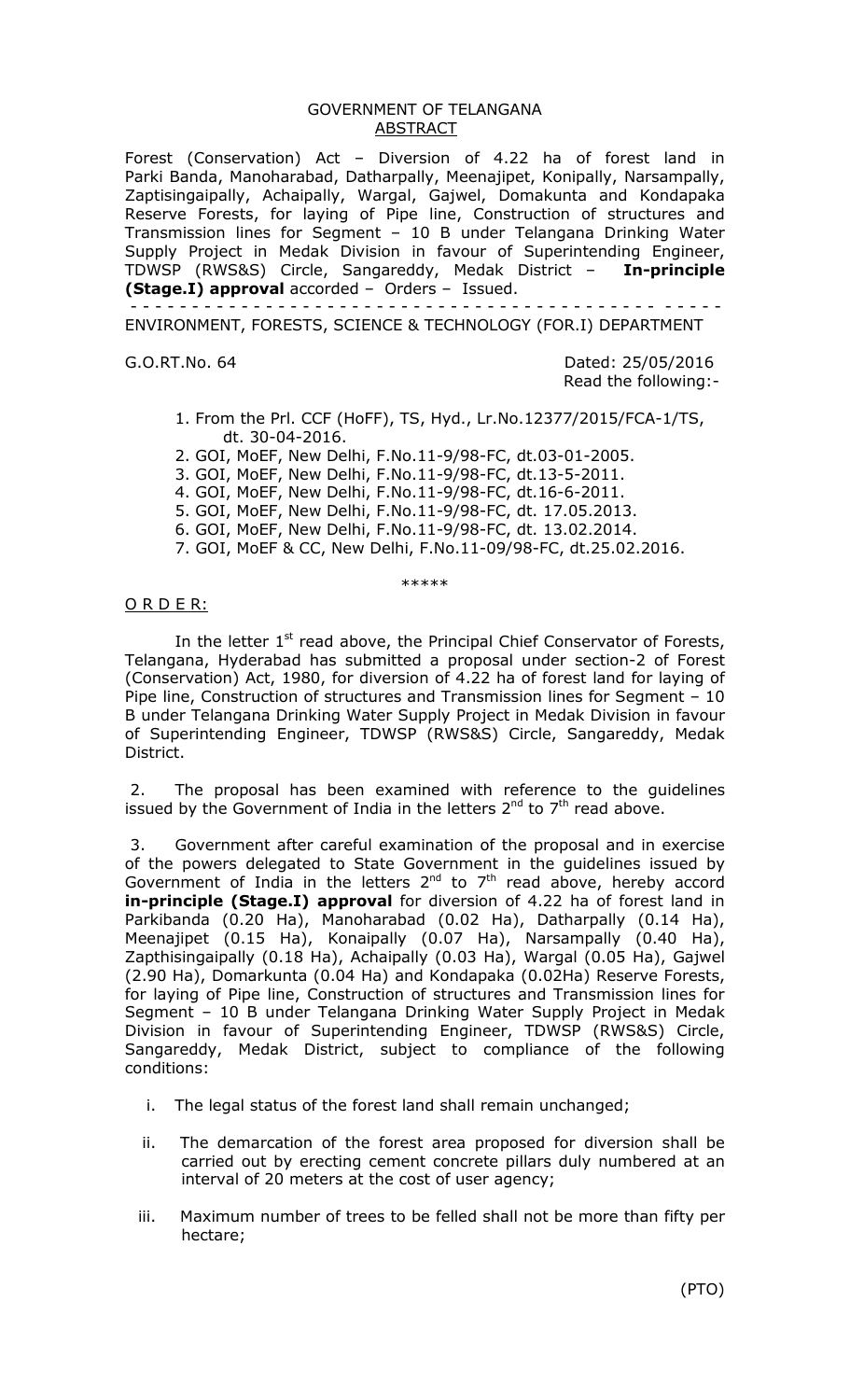- iv. The User Agency shall plant and maintain two times the number of tress felled on the diverted land to maintain the green cover a the project cost. Planting site for the purpose will be identified by the Forest Department (preferably within or in the surrounding area of the project). Only indigenous forest tree species shall be used for such plantations. Trees, if planted on the diverted area, will not be felled without the permission of the Forest Department. Trees, planted in surrounding area, will belong to Forest Dept.
- v. The User Agency shall be responsible for any loss to the flora/fauna in the surroundings;
- vi. The User Agency shall pay the Net Present Value (NPV) of the diverted forest land as per the orders of the Hon'ble Supreme Court, dated: 28.3.2008 and 9.5.2008 in IA Nos. 826 in 566 with related IA's in Writ Petition (Civil) No.202/1995 and as per the orders issued by State Government vide Go.Ms.No.124 EFS&T (For.I) Dept., dated:27.7.2010;
- vii. Additional amount of the Net Present value (NPV) of the diverted forest land, if any, becoming due after revision of the same by the Hon'ble Supreme Court of India in future, shall be paid by the user agency. The user agency shall furnish an undertaking to this effect;
- viii. The additional amount of the Net Present Value (NPV) of the diverted forest land, if any, becoming due after revision of the same by the Hon'ble Supreme Court of India in future, shall be paid by the user agency and deposited either in SB A/c No. **037100101029963** of Corporation Bank, CGO Complex, Lodhi Road, New Delhi-110 003 (RTGS/IFSC No.CORP0000371) or in SB A/c No. **344902010106351**  of Union Bank of India, Sundar Nagar, New Delhi-110003 (RTGS/IFSC No.UBINO534498);
- ix. The proposal shall be examined under the Scheduled Tribes and Other Traditional Forest Dwellers (Recognition of Forest Rights) Act, 2006 as per the guidelines issued by Ministry of Environment & Forests vide letter No. 11-9/1998 – FC(Pt) dated. 5-7-2013 and requisite certificates / documents be furnished;
- x. Other conditions specified in the G.OI, MoEF, letters dated: 03.01.2005 13-5-2011, 16-6-2011*,* 13.2.2014 and 07.11.2014 shall also be complied with by Principal Chief Conservator of Forests, Telangana State, Hyderabad and User Agency with which they are concerned;
- xi. The forest land shall not be used for any purpose other than that specified in the proposal;
- xii. The forest land to be diverted shall under no circumstances be transferred to any other agency, department or person without prior approval of the Government.
- xiii. The Forest Department may impose from time to time any other condition(s) in the interest of conservation, protection and /or development of forests;
- xiv. The total forest area utilized for the project shall not exceed 4.22 ha. In case the land is not taken over by the user agency or the same is not used for the stipulated purpose within a period of two years, then the area shall be taken back by the Forest Department.